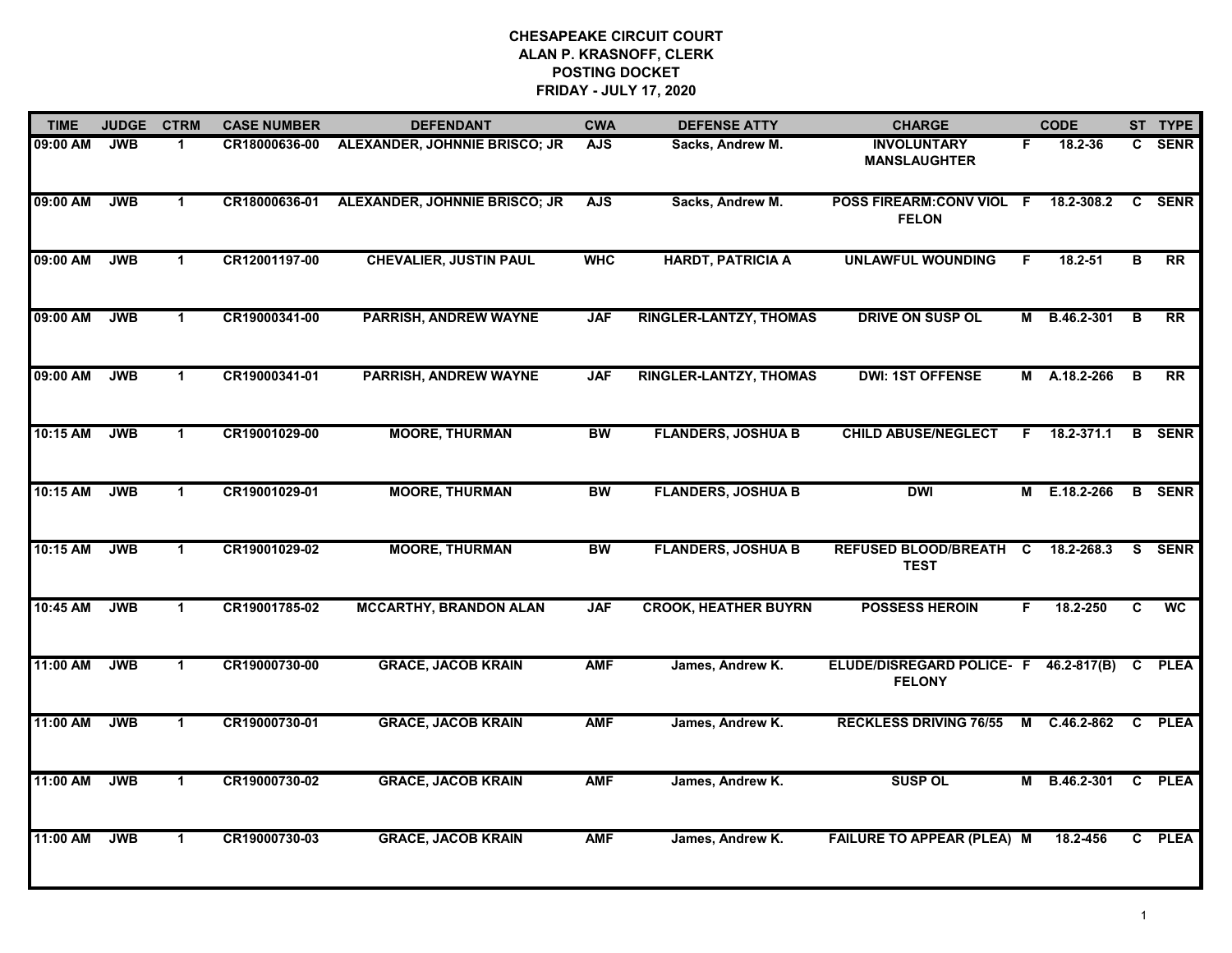| <b>TIME</b> | <b>JUDGE</b> | <b>CTRM</b>          | <b>CASE NUMBER</b> | <b>DEFENDANT</b>                 | <b>CWA</b> | <b>DEFENSE ATTY</b>                          | <b>CHARGE</b>                                     |                | <b>CODE</b> |                | ST TYPE       |
|-------------|--------------|----------------------|--------------------|----------------------------------|------------|----------------------------------------------|---------------------------------------------------|----------------|-------------|----------------|---------------|
| 11:45 AM    | <b>JWB</b>   | $\mathbf 1$          | CR19000916-00      | <b>WATKINS, JAMES ANTHONY</b>    | <b>JAF</b> | <b>ARRINGTON, DEBRACA</b><br><b>CHAVONNE</b> | <b>BREAK &amp; ENTER</b>                          | F.             | 18.2-92     | C.             | МОТ           |
| 11:45 AM    | <b>JWB</b>   | $\mathbf{1}$         | CR19000916-01      | <b>WATKINS, JAMES ANTHONY</b>    | <b>JAF</b> | <b>ARRINGTON, DEBRACA</b><br><b>CHAVONNE</b> | <b>BOMB/BURN THREAT</b><br><b>ACCUSED &gt;15Y</b> | F              | 18.2-83     | C              | <b>MOT</b>    |
| 11:45 AM    | <b>JWB</b>   | $\mathbf 1$          | CR19000916-02      | <b>WATKINS, JAMES ANTHONY</b>    | <b>JAF</b> | <b>ARRINGTON, DEBRACA</b><br><b>CHAVONNE</b> | <b>DESTRUCTION OF</b><br><b>PROPERTY</b>          | М              | 18.2-137    | C              | <b>MOT</b>    |
| 12:15 PM    | <b>JWB</b>   | $\mathbf{1}$         | CR18001351-03      | <b>KIRBY, JESSIE AARON</b>       | <b>JAF</b> | <b>ARRINGTON, DEBRACA</b><br><b>CHAVONNE</b> | <b>VIOL PROBATION ON FEL</b><br><b>OFF</b>        | -F             | 19.2-306    | C.             | <b>REV</b>    |
| 12:15 PM    | <b>JWB</b>   | $\mathbf 1$          | CR18001351-04      | <b>KIRBY, JESSIE AARON</b>       | <b>JAF</b> | <b>ARRINGTON, DEBRACA</b><br><b>CHAVONNE</b> | <b>VIOL PROBATION ON FEL</b><br><b>OFF</b>        | F.             | 19.2-306    | C              | <b>REV</b>    |
| 12:15 PM    | <b>JWB</b>   | $\mathbf 1$          | CR18001351-05      | <b>KIRBY, JESSIE AARON</b>       | <b>JAF</b> | <b>ARRINGTON, DEBRACA</b><br><b>CHAVONNE</b> | <b>VIOL PROBATION OF MISD M</b><br><b>OFF</b>     |                | 19.2-306    | C.             | REV           |
| 12:45 PM    | <b>JWB</b>   | $\overline{1}$       | CR14000643-05      | HANEY, SCOTT MICHAEL; JR         | <b>WHC</b> | <b>DAVIS, RICHARD J; III</b>                 | <b>VIOL PROBATION ON FEL</b><br><b>OFF</b>        | $\overline{F}$ | 19.2-306    | $\overline{c}$ | <b>REV</b>    |
| 12:45 PM    | <b>JWB</b>   | $\mathbf 1$          | CR17000040-08      | <b>HANEY, SCOTT MICHAEL; JR</b>  | <b>WHC</b> | <b>DAVIS, RICHARD J; III</b>                 | <b>VIOL PROBATION ON FEL</b><br><b>OFF</b>        | -F             | 19.2-306    | C.             | <b>REV</b>    |
| 12:45 PM    | <b>JWB</b>   | $\blacktriangleleft$ | CR17000040-09      | HANEY, SCOTT MICHAEL; JR         | <b>WHC</b> | <b>DAVIS, RICHARD J; III</b>                 | <b>VIOL PROBATION OF MISD</b><br><b>OFF</b>       | M              | 19.2-306    | C              | <b>REV</b>    |
| 02:00 PM    | <b>JWB</b>   | $\mathbf 1$          | CR19000785-02      | <b>CHANDLER, ORREL SHAPOND</b>   | <b>BW</b>  | <b>ARRINGTON, DEBRACA</b><br><b>CHAVONNE</b> | <b>VIOL PROBATION ON FEL</b><br><b>OFF</b>        | -F             | 19.2-306    | C.             | <b>REV</b>    |
| 09:00 AM    | <b>JCH</b>   | $\overline{4}$       | CR20000391-00      | <b>VILLANUEVA, DAN CATIMBANG</b> | <b>MAP</b> |                                              | <b>PUBLIC INTOXICATION</b>                        | М              | 18.2-388    |                | <b>B</b> TRYL |
| 09:30 AM    | <b>JCH</b>   | $\blacktriangle$     | CR19002129-00      | <b>KNIGHT, KARL EDUARDO</b>      | <b>JAF</b> | <b>BYRUM, ERICA</b>                          | <b>POSSESS COCAINE</b>                            | F.             | 18.2-250    |                | <b>B</b> SENR |
| 10:00 AM    | JCH          | 4                    | CR20000945-00      | <b>TAYLOR, DANIELLE MARIE</b>    | <b>AHM</b> | Jones, David L.                              | <b>POSSESS HEROIN</b>                             | F.             | 18.2-250    |                | C PLEA        |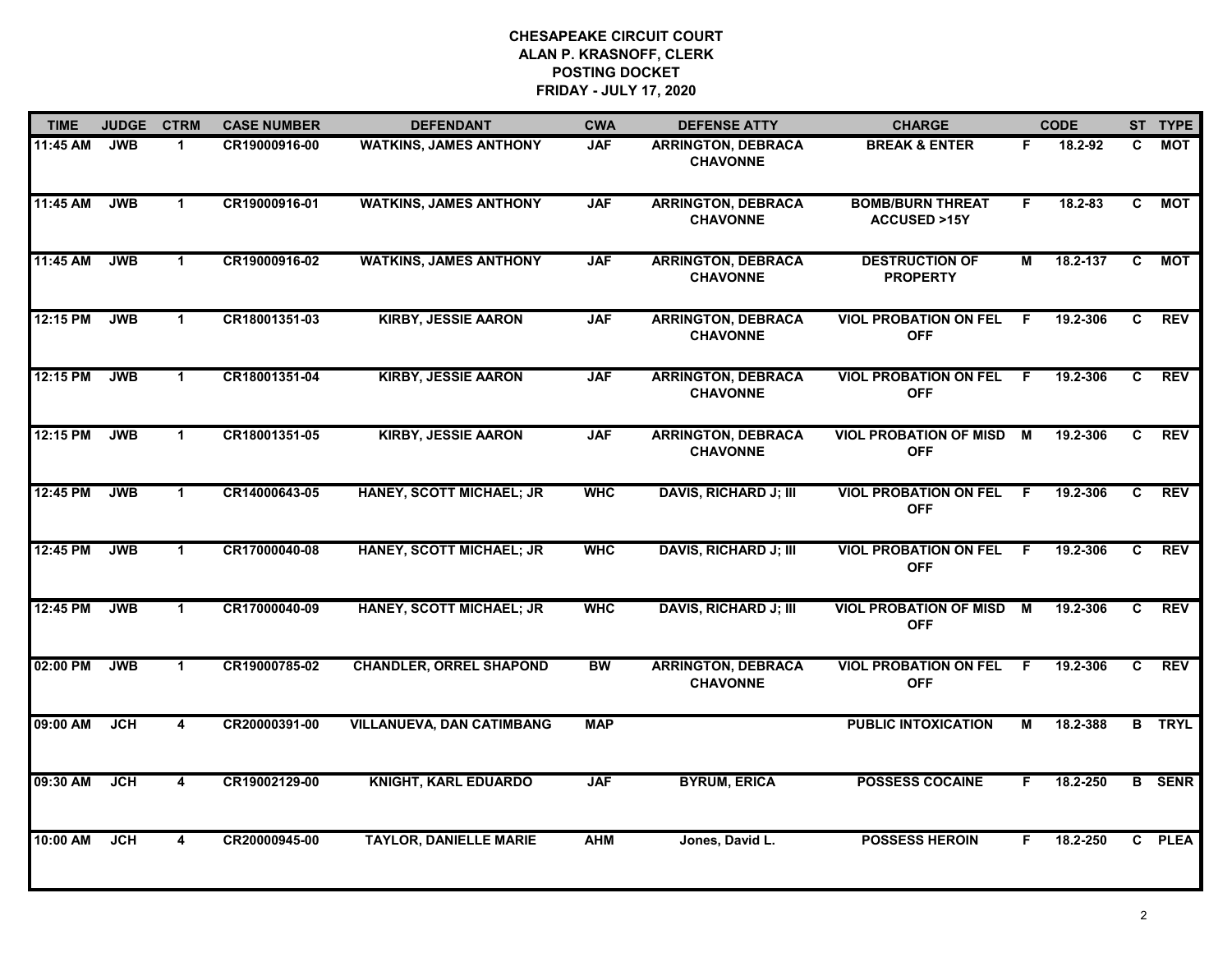| <b>TIME</b> | <b>JUDGE</b> | <b>CTRM</b>             | <b>CASE NUMBER</b> | <b>DEFENDANT</b>                 | <b>CWA</b> | <b>DEFENSE ATTY</b>                          | <b>CHARGE</b>                                       |    | <b>CODE</b> |                | ST TYPE         |
|-------------|--------------|-------------------------|--------------------|----------------------------------|------------|----------------------------------------------|-----------------------------------------------------|----|-------------|----------------|-----------------|
| 10:45 AM    | <b>JCH</b>   | 4                       | CR20000303-00      | <b>COOPER, KAYLEE SHEA</b>       | <b>KAM</b> | <b>STOKES, MARK B</b>                        | <b>MALICIOUS WOUNDING</b>                           | F. | 18.2-51     | B.             | <b>PLEA</b>     |
| 11:30 AM    | <b>JCH</b>   | $\overline{\mathbf{4}}$ | CR20000745-00      | <b>AVERY, COREY JAMAL</b>        | <b>DJH</b> |                                              | <b>POSSESS</b><br><b>METHAMPHETAMINE</b>            | F. | 18.2-250    |                | C PLEA          |
| 12:15 PM    | <b>JCH</b>   | $\overline{\mathbf{4}}$ | CR17000052-02      | <b>DILLON, DANIEL ALBERT; JR</b> | <b>AJS</b> | <b>GILCHRIST, KURT A</b>                     | <b>VIOL PROBATION ON FEL</b><br><b>OFF</b>          | F. | 19.2-306    |                | C BOND          |
| 12:45 PM    | <b>JCH</b>   | 4                       | CR20000378-00      | SMALLWOOD, ALEXANDRIA ANN        | <b>MAP</b> |                                              | SPEEDING 74/60                                      |    | F.46.2-878  |                | S PLEA          |
| 02:00 PM    | <b>JCH</b>   | 4                       | CR18000448-01      | <b>TWINE, ISHMIRE AMIL</b>       | <b>DAW</b> |                                              | <b>VIOL PROBATION ON FEL</b><br><b>OFF</b>          | F. | 19.2-306    | C              | <b>REV</b>      |
| 02:00 PM    | <b>JCH</b>   | 4                       | CR19001896-00      | <b>TWINE, ISHMIRE AMIL</b>       | <b>DAW</b> | Jones, David L.                              | <b>PETIT LARCENY 3RD+</b><br><b>OFFENSE</b>         | F  | 18.2-96     |                | C SENR          |
| 02:45 PM    | <b>JCH</b>   | $\overline{\mathbf{4}}$ | CR17000076-00      | <b>POWERS, VANESSA ARDEN</b>     | <b>DAM</b> | <b>SACKS, ANDREW</b>                         | <b>POSSESS AMPHETAMINE</b>                          | E  | 18.2-250    | в              | $\overline{DD}$ |
| 03:30 PM    | JCH          | $\overline{\mathbf{4}}$ | CR20000761-00      | <b>HALLORAN, JOHN ALLEN</b>      | <b>DAM</b> | <b>SWEENEY, B COLIN</b>                      | <b>FORGERY</b>                                      | F. | 18.2-172    |                | <b>B</b> PLEA   |
| 03:30 PM    | <b>JCH</b>   | 4                       | CR20000761-01      | <b>HALLORAN, JOHN ALLEN</b>      | <b>DAM</b> | <b>SWEENEY, B COLIN</b>                      | <b>UTTERING</b>                                     | F. | 18.2-172    |                | <b>B</b> PLEA   |
| 03:30 PM    | <b>JCH</b>   | 4                       | CR20000761-02      | <b>HALLORAN, JOHN ALLEN</b>      | <b>DAM</b> | <b>SWEENEY, B COLIN</b>                      | <b>OBTAIN MONEY FALSE</b><br><b>PRET &gt;=\$500</b> | F  | 18.2-178    |                | <b>B</b> PLEA   |
| 04:00 PM    | <b>JCH</b>   | $\overline{\mathbf{4}}$ | CR20000762-00      | <b>GILLIAM, GLORIA MAE</b>       | <b>DAM</b> | Jones, David L.                              | <b>SHOPLIFT &lt;\$500 (3+)</b>                      | E  | 18.2-103    |                | <b>B</b> PLEA   |
| 09:00 AM    | <b>RAB</b>   | $\overline{7}$          | CR18002174-03      | <b>HALE, AARON JAMAAL</b>        | <b>SNO</b> | <b>ARRINGTON, DEBRACA</b><br><b>CHAVONNE</b> | <b>VIOL PROBATION ON FEL</b><br><b>OFF</b>          | F. | 19.2-306    | $\overline{c}$ | <b>REV</b>      |
| 09:30 AM    | <b>RAB</b>   | $\overline{7}$          | CR16001817-02      | <b>JONES, JASMINE JETEYAH</b>    |            |                                              | <b>VIOL GOOD BEHAV ON MISD M</b><br><b>OFF</b>      |    | 19.2-306    |                | <b>ADAT</b>     |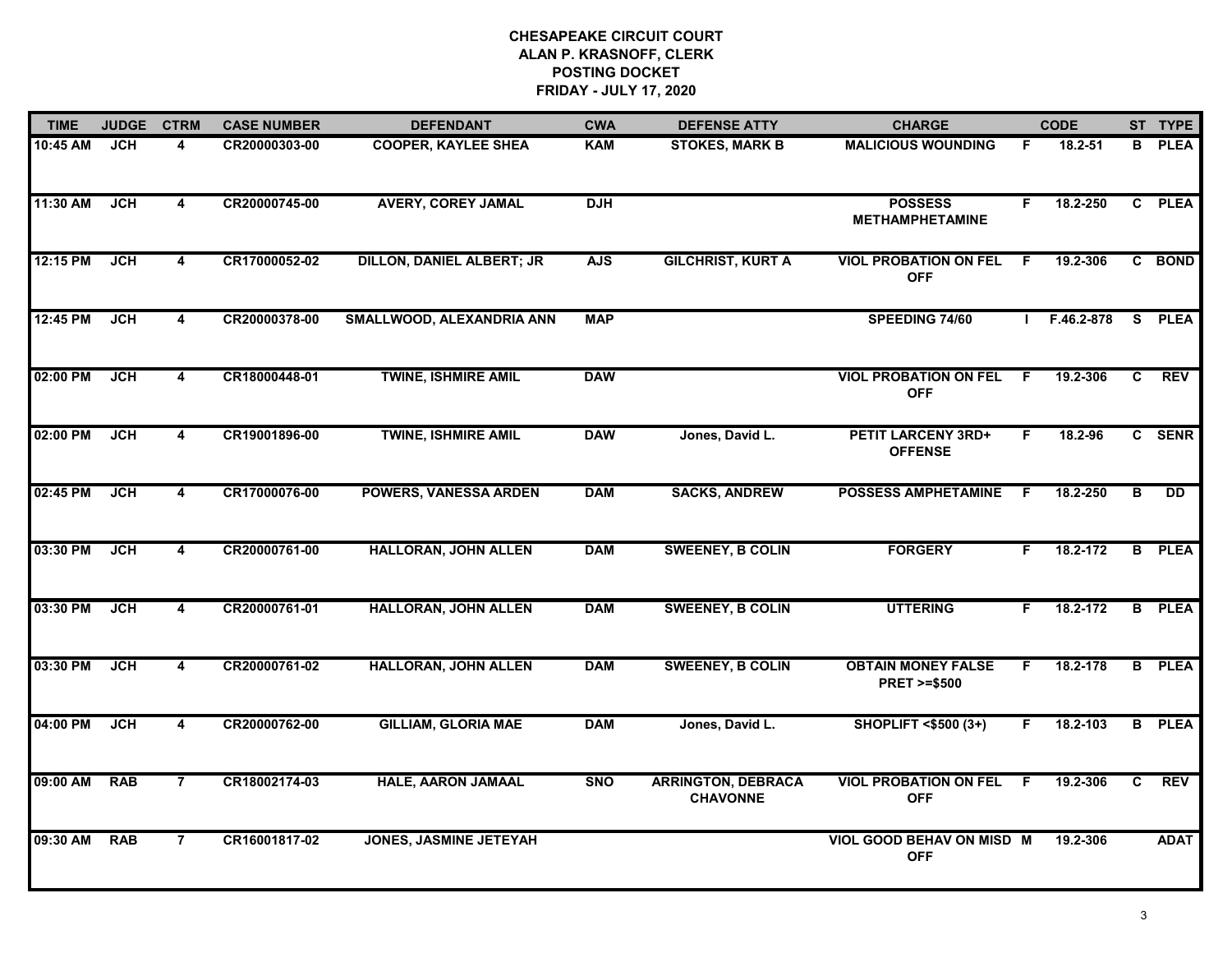| <b>TIME</b> | <b>JUDGE</b> | <b>CTRM</b>    | <b>CASE NUMBER</b> | <b>DEFENDANT</b>                | <b>CWA</b> | <b>DEFENSE ATTY</b>    | <b>CHARGE</b>                                       |                | <b>CODE</b>        |                | ST TYPE       |
|-------------|--------------|----------------|--------------------|---------------------------------|------------|------------------------|-----------------------------------------------------|----------------|--------------------|----------------|---------------|
| 09:30 AM    | <b>RAB</b>   | $\overline{7}$ | CR19001156-00      | <b>MOORE, DELONTA LAMONT</b>    | <b>WHC</b> |                        | <b>OBTAIN MONEY FALSE</b><br><b>PRET &gt;=\$500</b> | F.             | 18.2-178           | B              | <b>ADAT</b>   |
| 09:30 AM    | <b>RAB</b>   | $\overline{7}$ | CR19001156-02      | <b>MOORE, DELONTA LAMONT</b>    | <b>WHC</b> |                        | <b>COMP FRAUD: OBTAIN</b><br><b>SERV &gt;\$500</b>  |                | $F = 18.2 - 152.3$ |                | <b>B</b> ADAT |
| 10:00 AM    | <b>RAB</b>   | $\overline{7}$ | CR17001810-09      | <b>HASTY, REBECCA ROLLINS</b>   | <b>JAF</b> | <b>BARLOW, JASON A</b> | <b>VIOL PROBATION ON FEL</b><br><b>OFF</b>          | -F             | 19.2-306           | В              | <b>REV</b>    |
| 10:00 AM    | <b>RAB</b>   | 7              | CR17001810-10      | <b>HASTY, REBECCA ROLLINS</b>   | <b>JAF</b> | <b>BARLOW, JASON A</b> | <b>VIOL PROBATION OF MISD</b><br><b>OFF</b>         | M              | 19.2-306           | в              | <b>REV</b>    |
| 10:00 AM    | <b>RAB</b>   | $\overline{7}$ | CR17001810-11      | <b>HASTY, REBECCA ROLLINS</b>   | <b>JAF</b> | <b>BARLOW, JASON A</b> | <b>VIOL PROBATION ON FEL</b><br><b>OFF</b>          | F.             | 19.2-306           | В              | REV           |
| 10:00 AM    | <b>RAB</b>   | $\overline{7}$ | CR17001810-12      | <b>HASTY, REBECCA ROLLINS</b>   | <b>JAF</b> | <b>BARLOW, JASON A</b> | <b>VIOL PROBATION OF MISD M</b><br><b>OFF</b>       |                | 19.2-306           | В              | <b>REV</b>    |
| 10:40 AM    | <b>RAB</b>   | $\overline{7}$ | CR01A01191-02      | <b>WILLIAMS, DWAYNE WEST</b>    | <b>SNO</b> | <b>SHIREY, JENIFER</b> | PROB VIOL 3RD OFF P LARC F                          |                | 19.2-306           | C.             | <b>REV</b>    |
| 10:40 AM    | <b>RAB</b>   | $\overline{7}$ | CR01A01704-02      | <b>WILLIAMS, DWAYNE WEST</b>    | <b>SNO</b> | <b>SHIREY, JENIFER</b> | <b>PROB VIOL GRAND</b><br><b>LARCENY</b>            | F.             | 19.2-306           | $\mathbf{c}$   | <b>REV</b>    |
| 10:40 AM    | <b>RAB</b>   | $\overline{7}$ | CR03A02714-01      | <b>WILLIAMS, DWAYNE WEST</b>    | <b>SNO</b> | <b>SHIREY, JENIFER</b> | <b>PROB VIOL CREDIT CRD</b><br><b>FORGERY</b>       | F              | 19.2-306           | C              | <b>REV</b>    |
| 10:40 AM    | <b>RAB</b>   | $\overline{7}$ | CR03A02800-01      | <b>WILLIAMS, DWAYNE WEST</b>    | <b>SNO</b> | <b>SHIREY, JENIFER</b> | <b>PROB VIOL CREDIT CARD</b><br><b>FRAUD</b>        | F.             | 19.2-306           | C              | <b>REV</b>    |
| 10:40 AM    | <b>RAB</b>   | $\overline{7}$ | CR14001319-01      | <b>WILLIAMS, DWAYNE WEST</b>    | <b>SNO</b> | <b>SHIREY, JENIFER</b> | <b>PROB VIOL DRIVING ON</b><br><b>FORFEITUR</b>     | F.             | 19.2-306           | C              | <b>REV</b>    |
| 10:40 AM    | <b>RAB</b>   | $\overline{7}$ | CR14001386-01      | <b>WILLIAMS, DWAYNE WEST</b>    | <b>SNO</b> | <b>SHIREY, JENIFER</b> | <b>PROB VIOL REC STOLEN</b><br><b>GOODS</b>         | $\overline{F}$ | 19.2-306           | $\overline{c}$ | <b>REV</b>    |
| 11:15 AM    | <b>RAB</b>   | $\overline{7}$ | CR20000961-00      | <b>GALLOP, TAYQUAN OCTAVIUS</b> | <b>AHM</b> | Sacks, Andrew M.       | <b>BOND APPEAL</b>                                  | $\Omega$       | 19.2-124           |                | <b>B</b> BOND |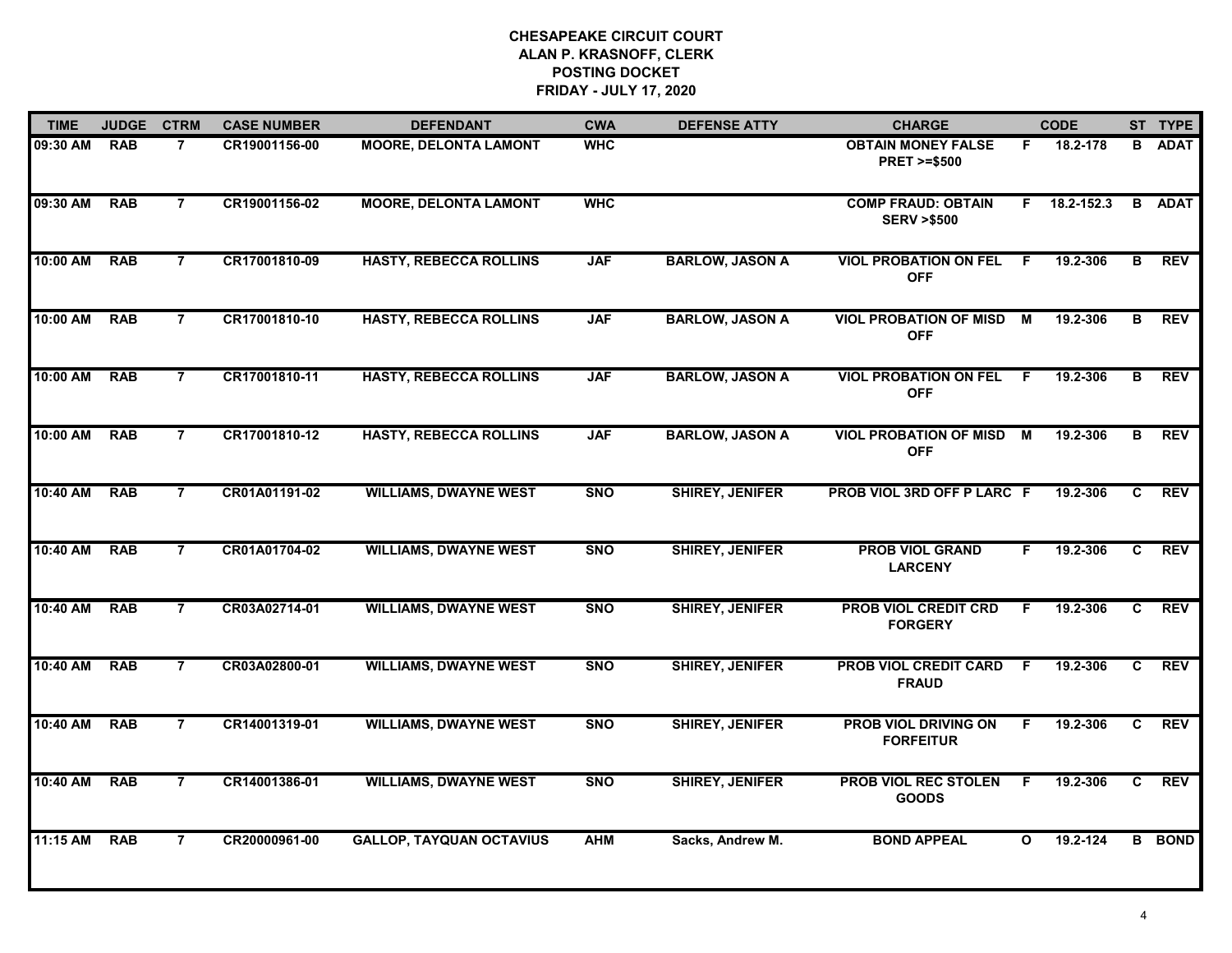| <b>TIME</b> | <b>JUDGE</b> | <b>CTRM</b>    | <b>CASE NUMBER</b> | <b>DEFENDANT</b>               | <b>CWA</b> | <b>DEFENSE ATTY</b>       | <b>CHARGE</b>                                    |    | <b>CODE</b> |   | ST TYPE     |
|-------------|--------------|----------------|--------------------|--------------------------------|------------|---------------------------|--------------------------------------------------|----|-------------|---|-------------|
| 12:00 PM    | <b>RAB</b>   | $\overline{7}$ | CR14000568-12      | <b>WHITE, STEPHANIE NICOLE</b> | <b>WHC</b> | <b>MORRIS, DIALLOK</b>    | <b>VIOL: OF SUSP SENT ON</b><br><b>FEL OFF</b>   | F. | 19.2-306    | B | <b>REV</b>  |
| 12:00 PM    | <b>RAB</b>   | $\overline{7}$ | CR14000568-13      | <b>WHITE, STEPHANIE NICOLE</b> | <b>WHC</b> | <b>MORRIS, DIALLOK</b>    | <b>VIOL: OF SUSP SENT ON</b><br><b>FEL OFF</b>   | F. | 19.2-306    | B | <b>REV</b>  |
| 12:00 PM    | <b>RAB</b>   | $\overline{7}$ | CR14000568-14      | <b>WHITE, STEPHANIE NICOLE</b> | <b>WHC</b> | <b>MORRIS, DIALLOK</b>    | <b>VIOL: OF SUSP SENT ON</b><br><b>FEL OFF</b>   | F. | 19.2-306    | B | <b>REV</b>  |
| 12:00 PM    | <b>RAB</b>   | $\overline{7}$ | CR14000568-15      | <b>WHITE, STEPHANIE NICOLE</b> | <b>WHC</b> | <b>MORRIS, DIALLOK</b>    | <b>VIOL: OF SUSP SENT ON</b><br><b>FEL OFF</b>   | F  | 19.2-306    | в | <b>REV</b>  |
| 12:00 PM    | <b>RAB</b>   | $\overline{7}$ | CR14000568-16      | <b>WHITE, STEPHANIE NICOLE</b> | <b>WHC</b> | <b>MORRIS, DIALLOK</b>    | <b>VIOL: OF SUSP SENT ON</b><br>FEL OFF          | F. | 19.2-306    | B | <b>REV</b>  |
| 12:00 PM    | <b>RAB</b>   | $\overline{7}$ | CR14000568-17      | <b>WHITE, STEPHANIE NICOLE</b> | <b>WHC</b> | <b>MORRIS, DIALLOK</b>    | <b>VIOL: OF SUSP SENT ON</b><br><b>FEL OFF</b>   | -F | 19.2-306    | в | <b>REV</b>  |
| 12:00 PM    | <b>RAB</b>   | $\overline{7}$ | CR14000568-18      | <b>WHITE, STEPHANIE NICOLE</b> | <b>WHC</b> | <b>MORRIS, DIALLOK</b>    | <b>VIOL: OF SUSP SENT ON FEL F</b><br><b>OFF</b> |    | 19.2-306    | В | REV         |
| 12:00 PM    | <b>RAB</b>   | $\overline{7}$ | CR14000568-19      | <b>WHITE, STEPHANIE NICOLE</b> | <b>WHC</b> | <b>MORRIS, DIALLOK</b>    | <b>VIOL: OF SUSP SENT ON</b><br><b>FEL OFF</b>   | F  | 19.2-306    | B | <b>REV</b>  |
| 12:30 PM    | <b>RAB</b>   | $\overline{7}$ | CR20000730-00      | <b>HARRIS, RUBY HORTON</b>     | <b>BW</b>  | <b>WALL, LUCILLE</b>      | <b>POSSESS COCAINE</b>                           | F. | 18.2-250    | B | <b>PLEA</b> |
| 02:00 PM    | <b>RAB</b>   | $\overline{7}$ | CR17000396-10      | <b>GRACE, CALVIN RUDOLPH</b>   | <b>JAF</b> | <b>CAVANAUGH, MICHELE</b> | <b>VIOL PROBATION ON FEL</b><br><b>OFF</b>       | F. | 19.2-306    |   | C BOND      |
| 02:00 PM    | <b>RAB</b>   | $\overline{7}$ | CR17000396-11      | <b>GRACE, CALVIN RUDOLPH</b>   | <b>JAF</b> | <b>CAVANAUGH, MICHELE</b> | <b>VIOL PROBATION ON FEL</b><br><b>OFF</b>       | -F | 19.2-306    |   | C BOND      |
| 02:00 PM    | <b>RAB</b>   | $\overline{7}$ | CR17000396-12      | <b>GRACE, CALVIN RUDOLPH</b>   | <b>JAF</b> | <b>CAVANAUGH, MICHELE</b> | <b>VIOL PROBATION ON FEL</b><br><b>OFF</b>       | F. | 19.2-306    |   | C BOND      |
| 02:00 PM    | <b>RAB</b>   | $\overline{7}$ | CR17000396-13      | <b>GRACE, CALVIN RUDOLPH</b>   | <b>JAF</b> | <b>CAVANAUGH, MICHELE</b> | <b>VIOL PROBATION ON FEL</b><br><b>OFF</b>       | -F | 19.2-306    |   | C BOND      |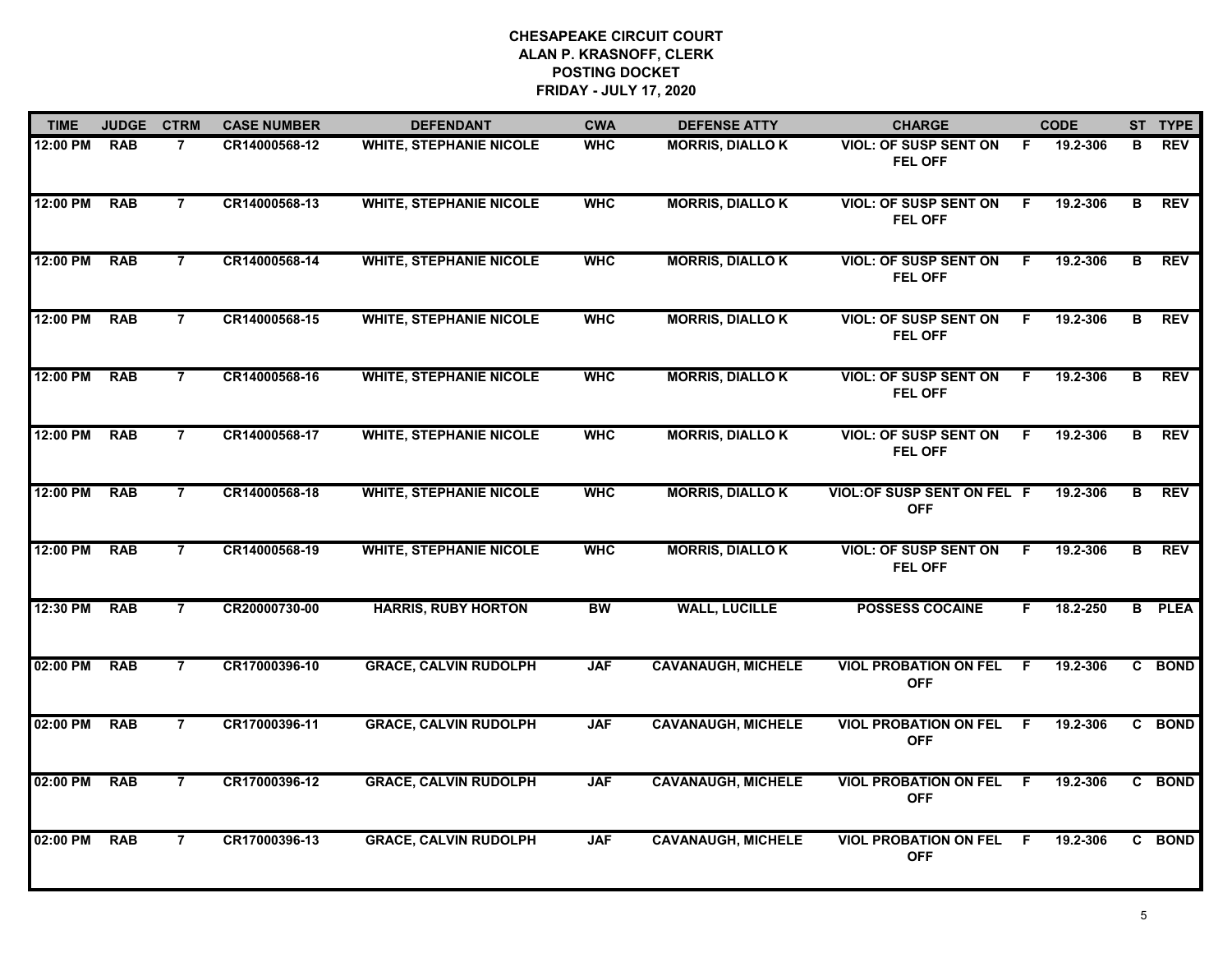| <b>TIME</b> | <b>JUDGE</b> | <b>CTRM</b> | <b>CASE NUMBER</b> | <b>DEFENDANT</b>              | <b>CWA</b> | <b>DEFENSE ATTY</b>   | <b>CHARGE</b>                              |              | <b>CODE</b> | <b>ST</b> | <b>TYPE</b> |
|-------------|--------------|-------------|--------------------|-------------------------------|------------|-----------------------|--------------------------------------------|--------------|-------------|-----------|-------------|
| 02:35 PM    | <b>RAB</b>   |             | CR17000378-05      | <b>HAYNES, COREY LAMAR</b>    | <b>WHC</b> | DAVIS, RICHARD J; III | <b>VIOL PROBATION ON FEL</b><br><b>OFF</b> |              | 19.2-306    | C.        | <b>REV</b>  |
| 03:10 PM    | <b>RAB</b>   |             | CR20000859-00      | <b>BRYANT, LAQUAN TRAVELL</b> | <b>SNO</b> |                       | <b>MALICIOUS WOUNDING</b>                  | E            | 18.2-51     | C.        | <b>BOND</b> |
| 03:10 PM    | <b>RAB</b>   |             | CR20000859-01      | <b>BRYANT, LAQUAN TRAVELL</b> | <b>SNO</b> |                       | <b>CHILD ABUSE AND</b><br><b>NEGLECT</b>   | F.           | 18.2-371.1  | C.        | <b>BOND</b> |
| 03:45 PM    | <b>RAB</b>   |             | CR20000970-00      | <b>LEWIS, HERSCHEL ANTON</b>  | <b>AJS</b> | Greenside, John D.    | <b>BOND APPEAL</b>                         | $\mathbf{o}$ | 19.2-124    | C.        | <b>BOND</b> |